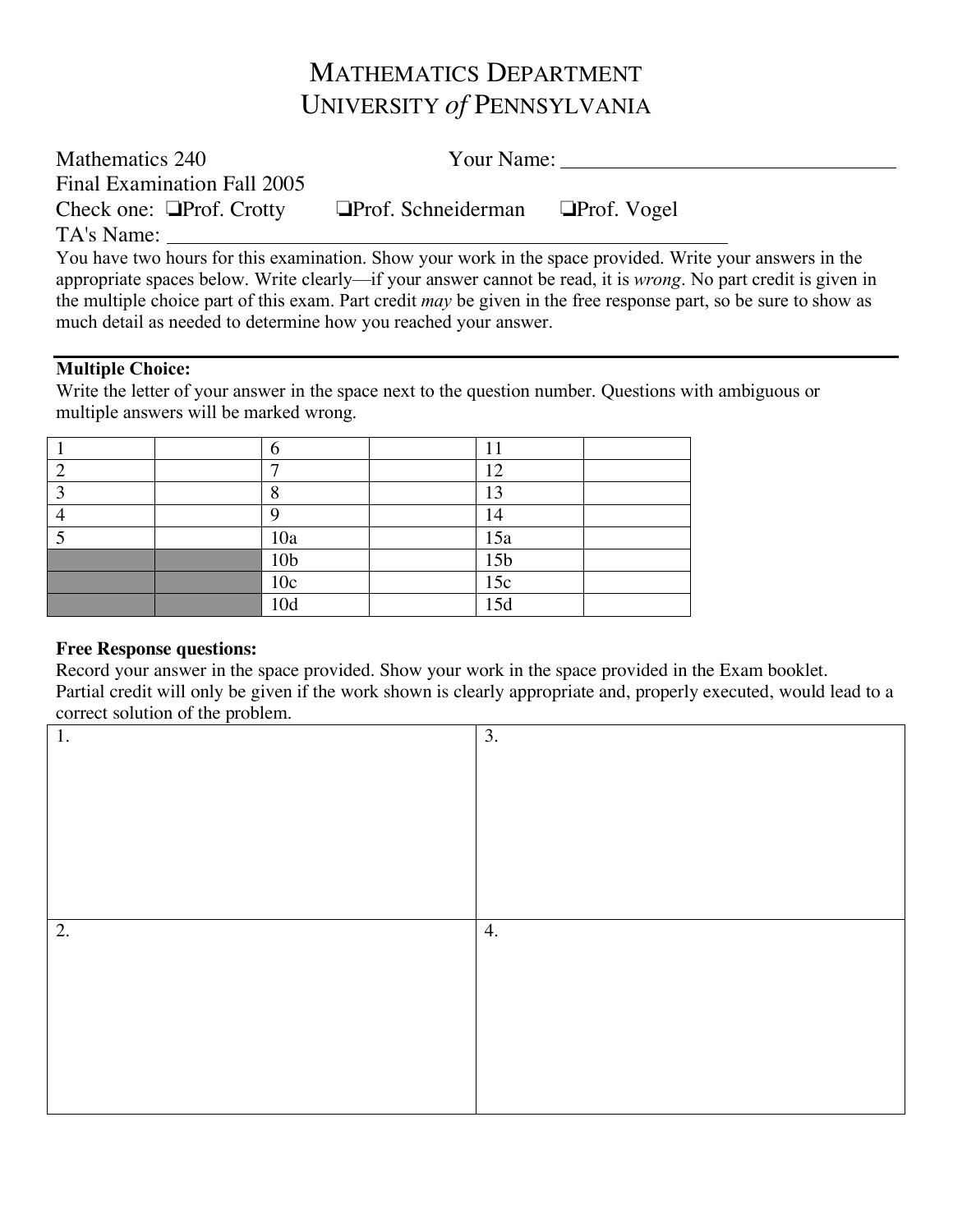#### **Multiple Choice Problems:**

Do your work in the space provided; you may use the backs of the previous sheets if you need more room. An answer with no supporting work may receive NO CREDIT even if correct. Problems in this part of the exam will be marked as correct or incorrect; NO PARTIAL CREDIT will be given, so work quickly but carefully. Record your answers on your answer sheet. Each question is worth 4 points.

|     |                  | For what value of the constant b is the vector field $\mathbf{F} = bxy\mathbf{i} + x^2y\mathbf{j}$ conservative? |                  |         |                       |  |
|-----|------------------|------------------------------------------------------------------------------------------------------------------|------------------|---------|-----------------------|--|
| a)0 | b) $\frac{1}{4}$ | $c)$ 1/2                                                                                                         | d) $\frac{3}{4}$ | $e$ ) 1 | f) no such $b$ exists |  |

|        |      |      |      |       | 2. Evaluate $\int_{C} \mathbf{F} \cdot d\mathbf{r}$ if $\mathbf{F} = 2xy^3z^4\mathbf{i} + 3x^2y^2z^4\mathbf{j} + 4x^2y^3z^3\mathbf{k}$ and $C: x = t, y = t^2, z = t^3, 0 \le t \le 2$ . |
|--------|------|------|------|-------|------------------------------------------------------------------------------------------------------------------------------------------------------------------------------------------|
| a) $0$ | b) 2 | c) 4 | d) 8 | e) 16 | f) $2^{20}$                                                                                                                                                                              |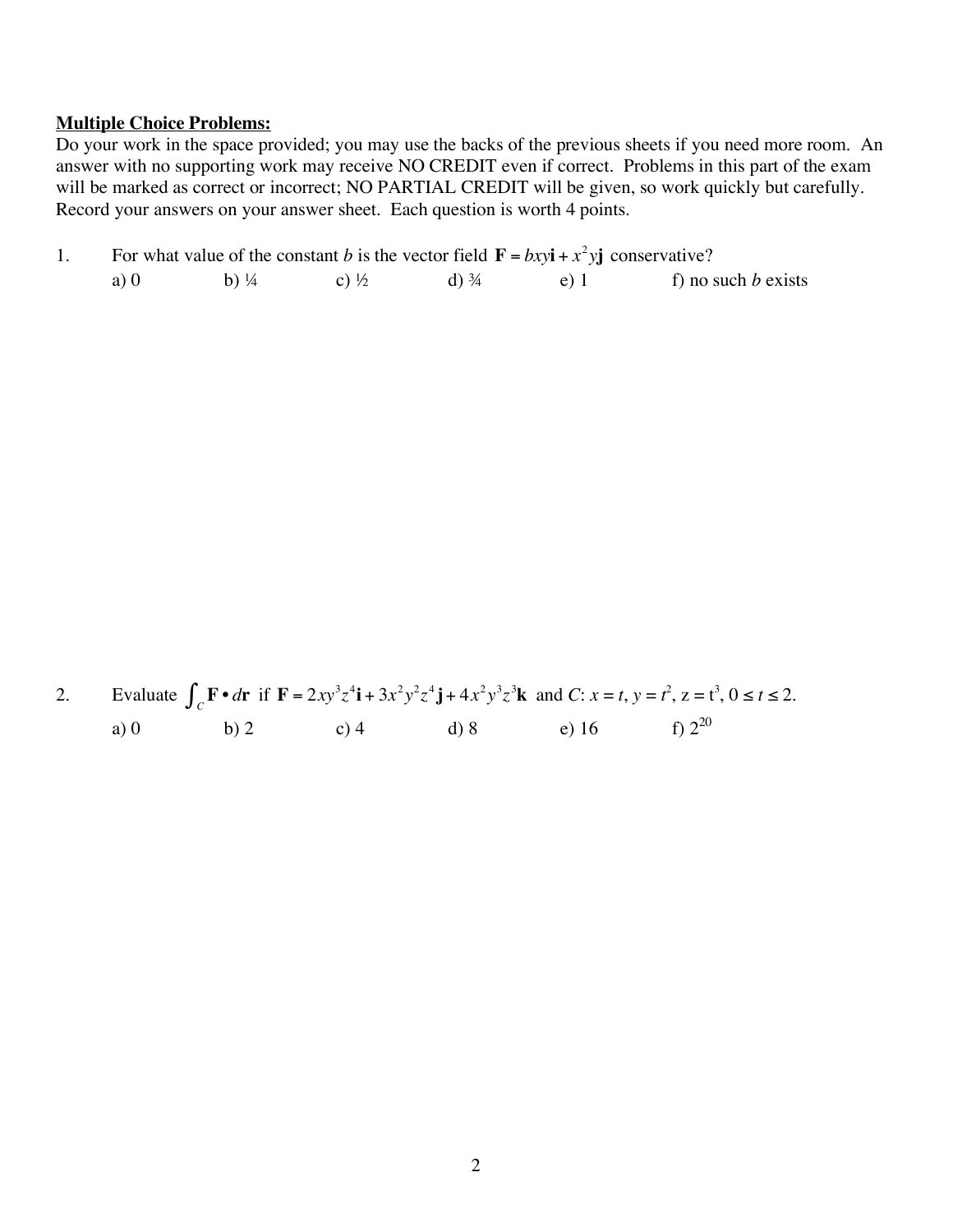3. Evaluate  $\int_C x dy$  along the triangular path from  $(0, 0)$  to  $(2, 3)$  to  $(1, 0)$  to  $(0, 0)$ . a)  $\frac{1}{2}$  b) 1 c)  $\frac{3}{2}$  d) 2 e)  $-\frac{3}{2}$  f)  $-\frac{1}{2}$ 

4. Evaluate the surface integral  $\iint_S z^2 dS$  where *S* is the part of the cylinder  $z = \sqrt{1 - x^2}$  that lies above the square with vertices (-1, -1), (1, -1), (-1, 1) and (1, 1).<br>a)  $\pi$  b)  $\sqrt{2}$  c)  $2\pi$  d) 2 a)  $\pi$  b)  $\sqrt{2}$  c)  $2\pi$  d) 2 e)  $\sqrt{8}$  f) 4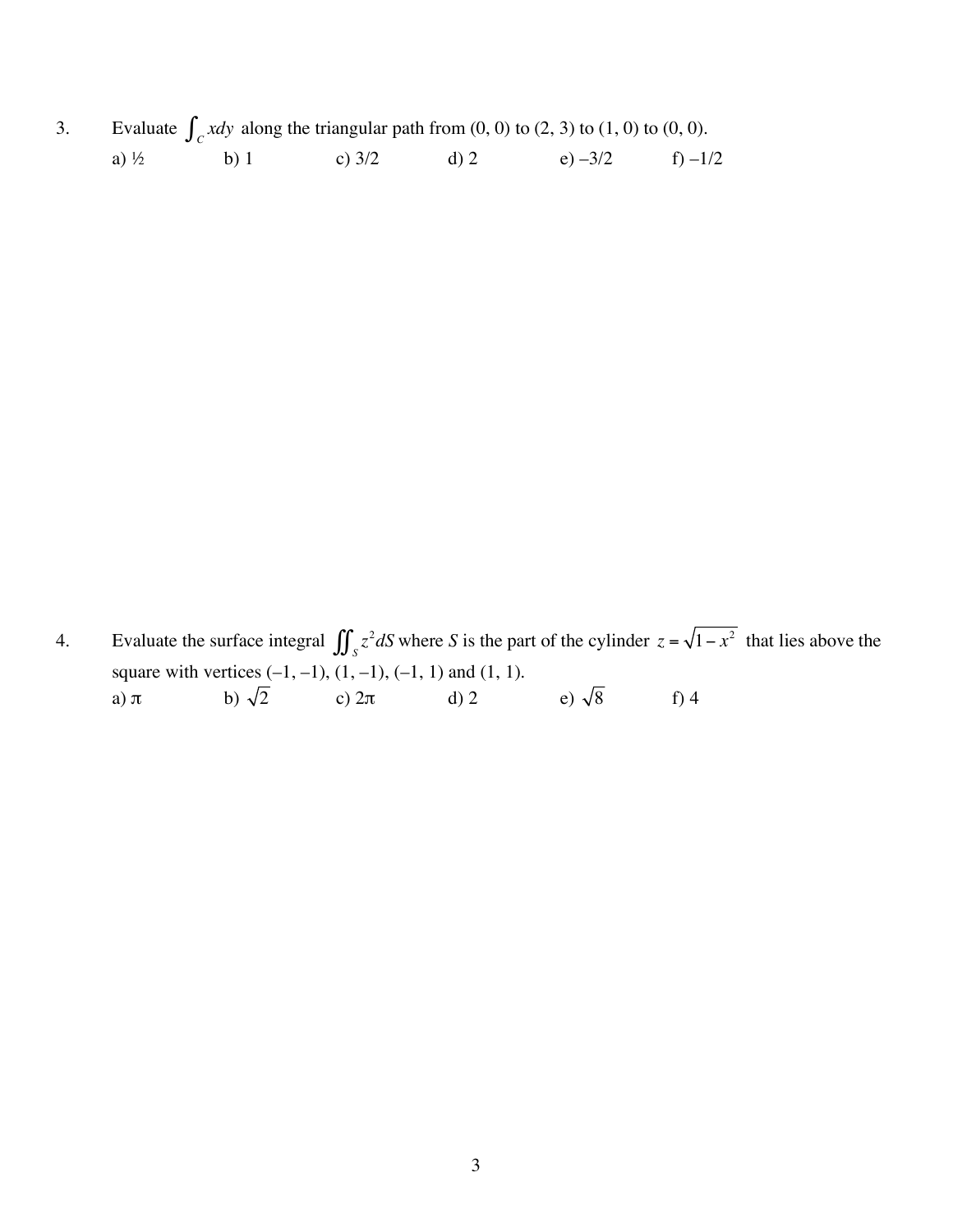5. Let  $\mathbf{F}(x, y, z) = xy\mathbf{i}$  and let *S* be the surface of the solid  $E = \{(x, y, z) | 0 \le x \le 1, 0 \le y \le 1, 0 \le z \le 1\}$ . Evaluate  $\iint_E \mathbf{F} \cdot d\mathbf{S}$ . a) 0 b) ¼ c) ½ d)  $\frac{3}{4}$  e) 1 f) 5/4

6. In solving the differential equation  $y' + x^4y = 0$  by use of the power series  $\sum a_n x^n$ *n*=0  $\sum_{n}^{\infty} a_n x^n$ , what is the first value of *n* beyond  $n = 0$  for which the coefficient  $a_n$  can be non-zero?<br>a) 1 b) 2 c) 3 d) 4 e) 5 a) 1 b) 2 c) 3 d) 4 e) 5 f) 6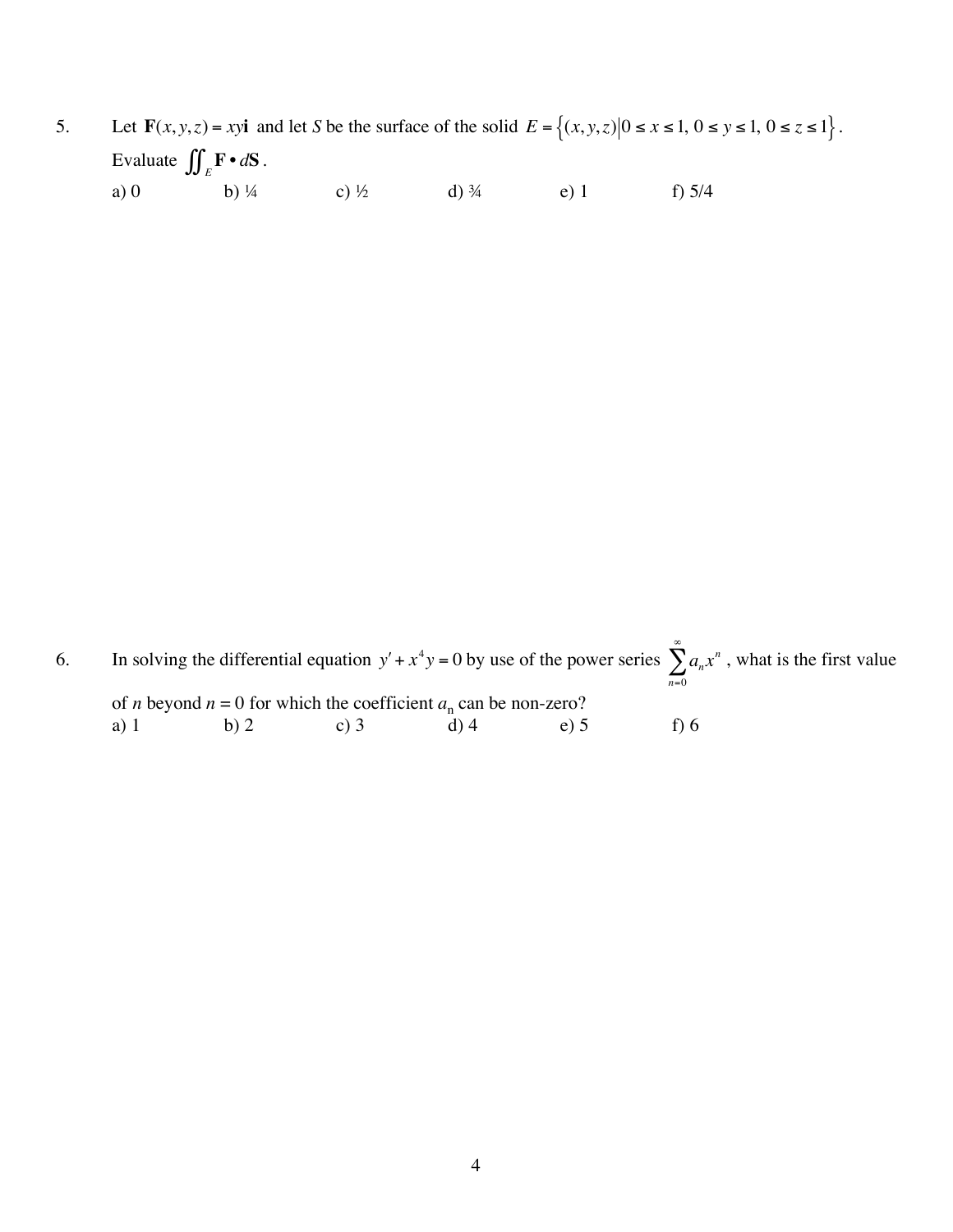- 7. The first three non-zero term in the power series solution of  $y'' xy' y = 0$  subject to  $y(0) = 0$ ,  $y'(0) = 1$ are:
	- a)  $x x^2 + x$ 3 b)  $x + x^2/2 + x^3$  $(x)$  *x* +  $x^2/2 + x^3/3$ d)  $x + x^3/3 + x^5$  $(x + x^3)$ (6 + *x*<sup>5</sup>)  $f(x) = \frac{x^2}{2} + \frac{x^3}{6}$

8. The location and there type of the singular points of the differential equation  $y'' - xy' - y = 0$  are: a)  $x = 0$ , regular;  $x = 1$ , regular;  $x = -1$ , regular b)  $x = 0$ , irregular;  $x = 1$ , regular;  $x = -1$ , regular;  $x = 0$ , regular;  $x = -1$ , irregular d)  $x = 0$ , regular;  $x = 1$ , regular;  $x = -1$ , irregular c)  $x = 0$ , regular;  $x = 1$ , irregular;  $x = -1$ , regular d)  $x = 0$ , regular;  $x = 1$ , regular;  $x = -1$ , irregular e)  $x = 0$ , regular;  $x = 1$ , irregular;  $x = -1$ , irregular;  $x = 1$ , irregular;  $x = -1$ , irregular; f)  $x = 0$ , irregular;  $x = 1$ , irregular;  $x = -1$ , irregular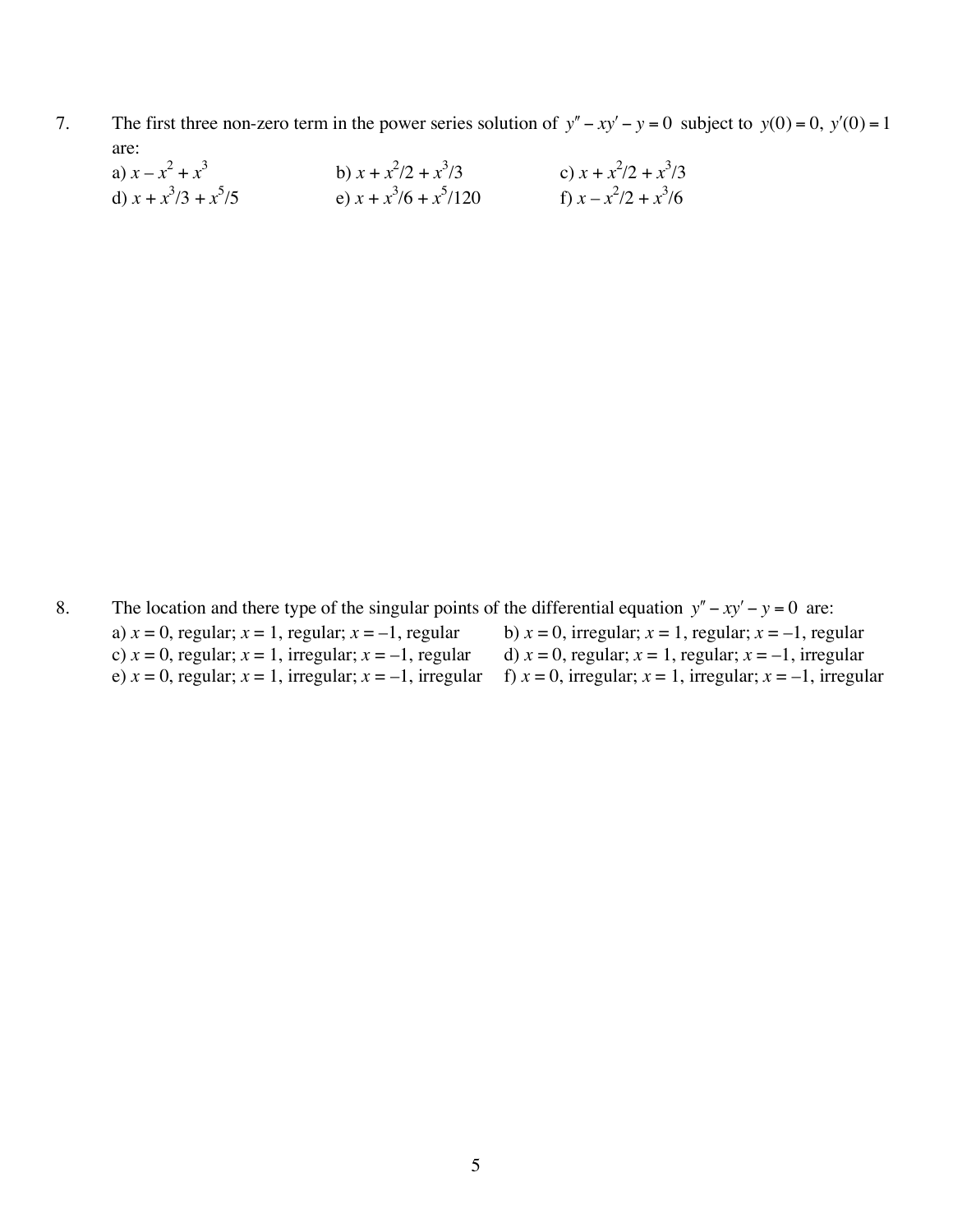9. Consider the matrix 1 2 3 4 0 1 4 4 0 0 0 1 0 0 0 0 [ L  $\mathsf{l}$  $\mathsf{I}$  $\mathsf{l}$  $\mathsf{I}$  $\overline{\phantom{a}}$  $\rfloor$  $\overline{\phantom{a}}$  $\overline{\phantom{a}}$  $\overline{\phantom{a}}$  $\overline{\phantom{a}}$ . If this is the augmented matrix  $[A \mid b]$  of the linear system  $A\mathbf{x} = \mathbf{b}$ 

after Gaussian reduction has been performed on it, then the system is:

a) consistent with a unique solution b) consistent with exactly two solutions

c) consistent with infinitely many solutions d) inconsistent

e) can't tell from the matrix as shown

0

1

[

2

 $\rfloor$ 

 $\overline{\phantom{a}}$ 

l.

 $\mathsf{I}$ 

- 10. Mark each statement as *True* or *False*. Write the **word** True or False in the appropriate space on your answer sheet.
	- a) The column vectors of any 4x5 matrix must be linearly dependent.
	- b) Assume that the vectors **x** and **y** are linearly independent. If the set {**x**, **y**, **z**} is linearly dependent, then **z** can be expressed as  $c_1$ **x** +  $c_2$ **y** where  $c_1$  and  $c_2$  are some constants.
	- c) Suppose the eigenvalues of a matrix are 2, 2, and 4 and the corresponding eigenvectors are  $v_1 =$ 1  $\mathsf{I}$  $\mathsf{I}$  $\overline{\phantom{a}}$  $\overline{\phantom{a}}$

corresponding to  $\lambda = 2$  and  $\mathbf{v}_2$  = 1 0 1 ! L  $\mathsf{l}$  $\mathsf{l}$  $\mathsf{I}$ 1  $\rfloor$  $\overline{\phantom{a}}$  $\overline{\phantom{a}}$  $\overline{\phantom{a}}$ corresponding to  $\lambda = 4$ , Then *A* can be diagonalized using the

given eigenvalues and eigenvectors.

d) If  $det(A) = 5$  and  $det(B) = 10$  then  $det(A + B) = 15$ .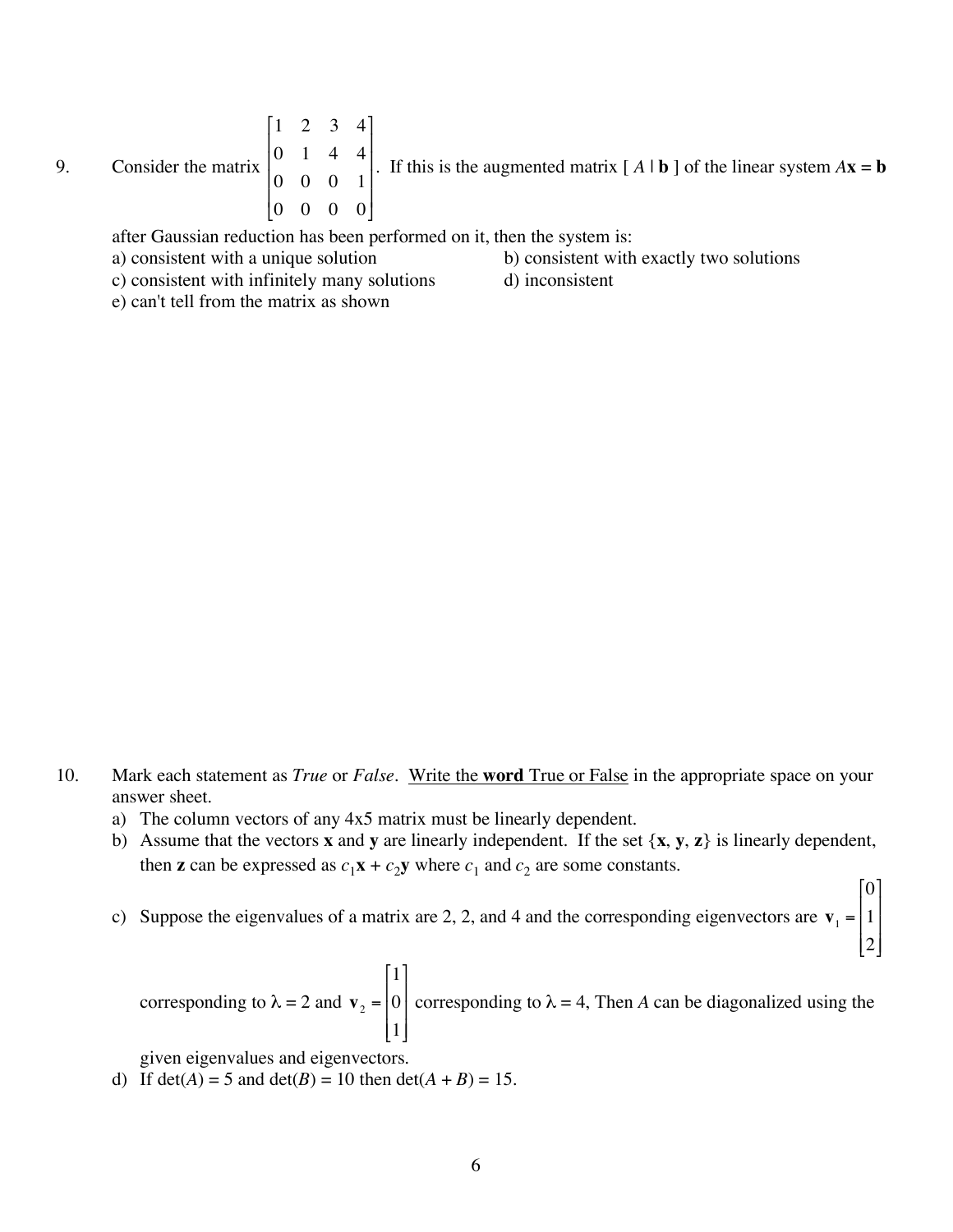Let  $\mathbf{F}(x, y, z) = z^2 \mathbf{i} + x^2 \mathbf{j} + y^2 \mathbf{k}$ . Find curl(F).  $11.$ d)  $2y\mathbf{i} + 2z\mathbf{j} + 2x\mathbf{k}$  e)  $2y\mathbf{i} - 2z\mathbf{j} + 2x\mathbf{k}$ a)  $2y$ i c)  $2xk$  $\mathbf{b}$ ) 2zj

Evaluate  $\int_C \mathbf{F} \cdot d\mathbf{r}$  where  $\mathbf{F}(x, y) = 2xy\mathbf{i} + x^2y\mathbf{j}$  and C is given by  $\mathbf{r}(t) = t^2\mathbf{i} + t^3\mathbf{j}$ ,  $0 \le t \le 2$ . 12. b)  $128$ c)  $63$  $d)$  31 e) 16 f)  $15$ a)  $127$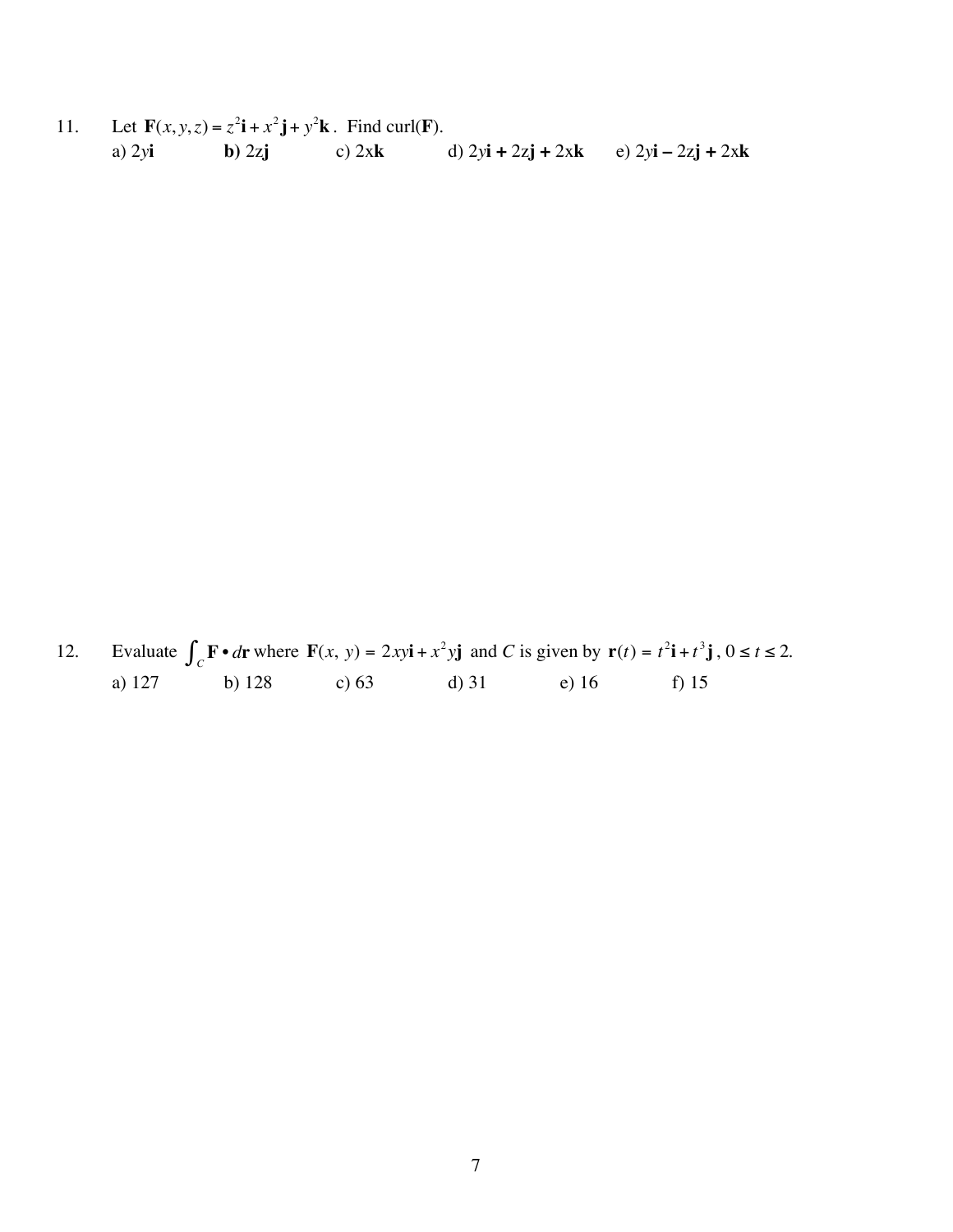13. Solve 
$$
x^2y'' + 5xy' + 4y = 0
$$
  
\na)  $y = (c_1 + c_2 \ln x)x^{-2}$   
\nb)  $y = c_1x^{-2} + c_2x^{-1}$   
\nc)  $y = c_1x^{-2} + c_2x^{2}$   
\ne)  $y = c_1x^{-2} + c_2x^{-2}$   
\nf)  $y = c_1 \cos(-2\ln x) + c_2 \sin(-2\ln x)$ 

14. If the differential equation  $(3x-2)y'' + 6xy' - y = 0$  is solved by a power series expansion about  $x = 0$ , the resulting power series will have a radius of convergence of at least:<br>a) 1 b)  $2/3$  c)  $3/2$  d) 2 e) 3 a) 1 b)  $2/3$  c)  $3/2$  d) 2 e) 3 f) ∞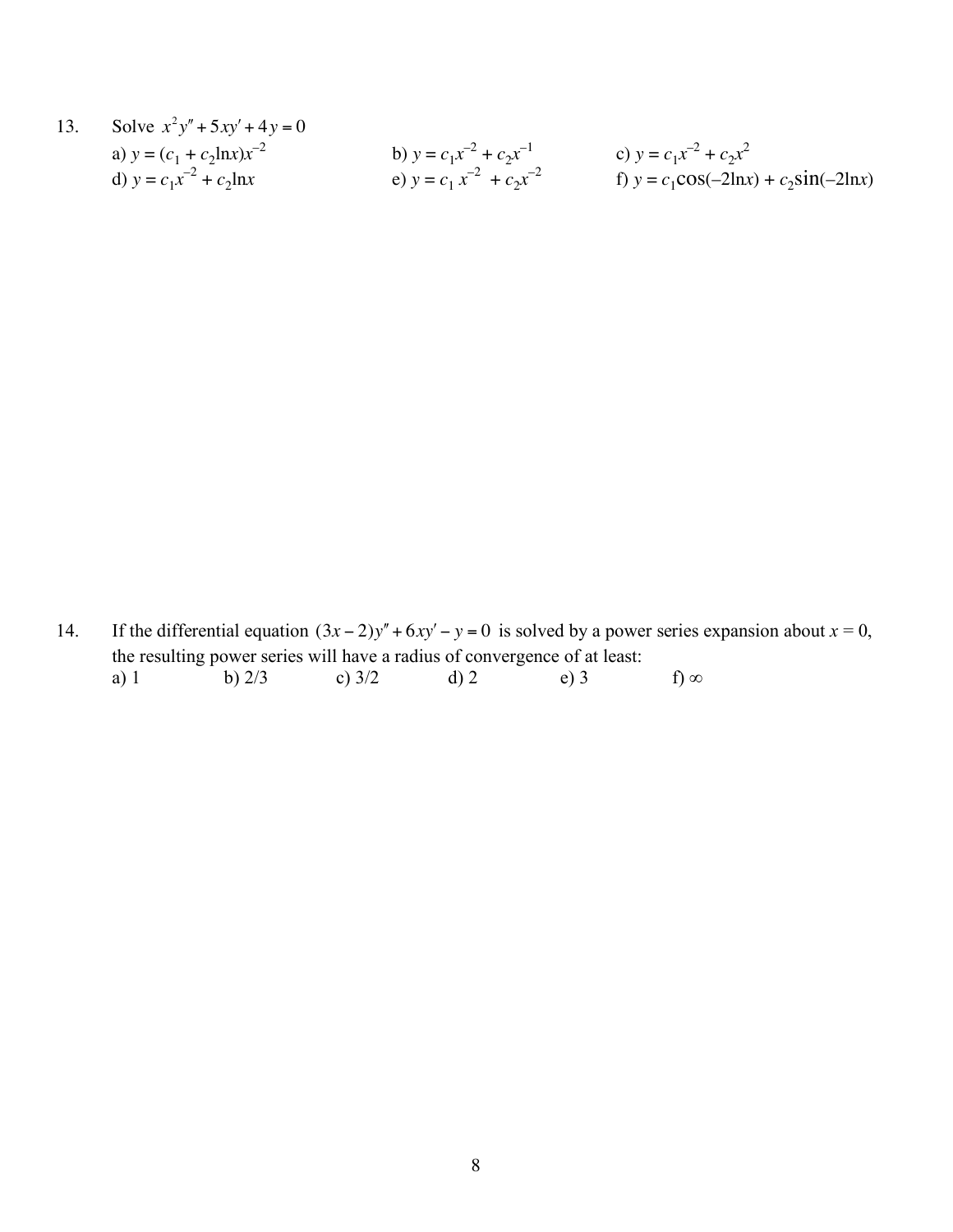- 15. Mark each statement as *True* or *False*. Write the **word** True or False in the appropriate space on your answer sheet.
	- a) Any set of five vectors in  $\mathfrak{R}^5$  is a basis for  $\mathfrak{R}^5$ .
		- 2 0 0 1

[

b) The matrix  $0 \t -1 \t 0$ 0 0 2 L  $\mathsf I$  $\mathsf I$  $\mathsf{I}$  $\rfloor$  $\overline{\phantom{a}}$  $\overline{\phantom{a}}$  $\overline{\phantom{a}}$ has two linearly independent eigenvectors corresponding to the same

eigenvalue.

- c) For any real constants *a*, *b* and *c*,  $\mathbf{F} = a\mathbf{i} + b\mathbf{j} + c\mathbf{k}$  is a constant vector field. If *S* is the sphere of radius*r* centered at the origin, then the flux of **F**,  $\iint (\mathbf{F} \cdot \mathbf{n}) dS$  $\iint_S (\mathbf{F} \cdot \mathbf{n}) dS$ , out of *S* is zero.
- d) If  $y_1$  and  $y_2$  are solutions of the differential equation  $(3x-2)y'' 2y\cos x = 0$  then  $5y_1 + y_2$  is also a solution.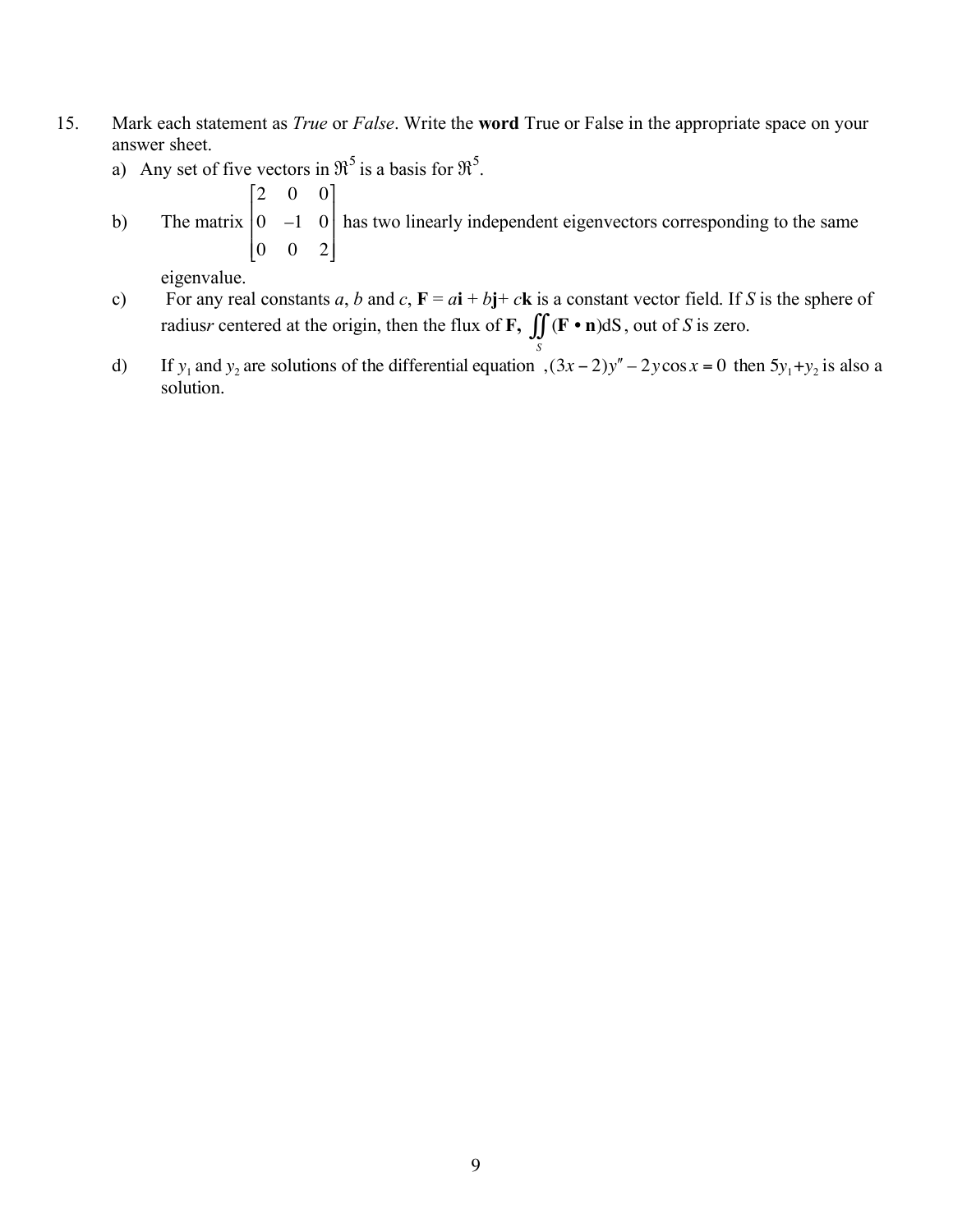#### **Free Response Questions:**

Give a solution for each problem in the space provided. Be clear and complete. Place your answer in the space provided on the Answer Sheet and in the location provided with the problem. Part credit will be awarded as appropriate. Each problem is worth 10 points.

1. Solve the linear system given by the method of your choice:

 $2x + y - 2z = 10$  $3x + 2y + 2z = 1$  $5x + 4y + 3z = 4$ *x* = \_\_\_\_\_\_\_\_\_\_, *y* = \_\_\_\_\_\_\_\_\_\_, *z*= \_\_\_\_\_\_\_\_\_\_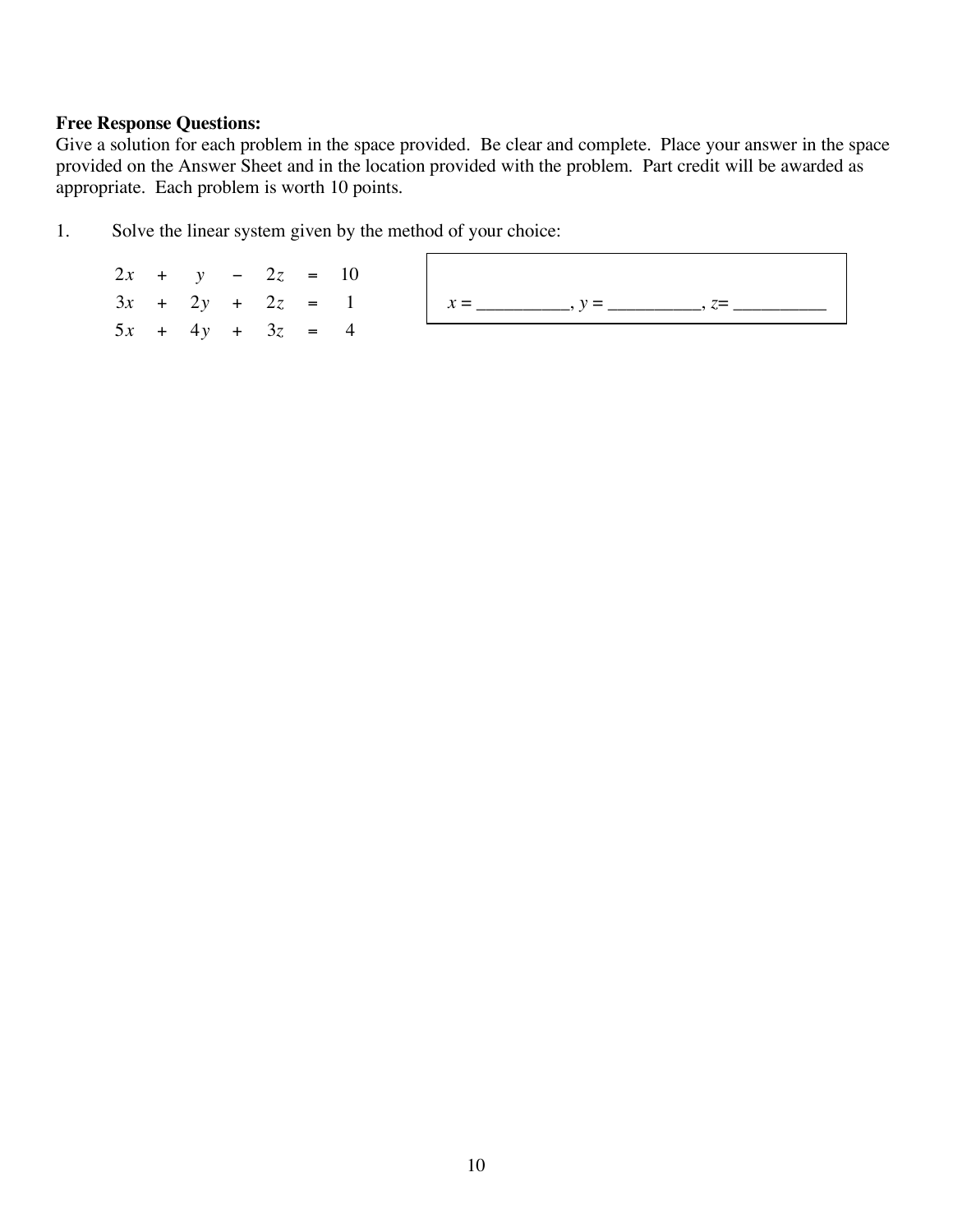2. Solve the system of linear first order ODEs:

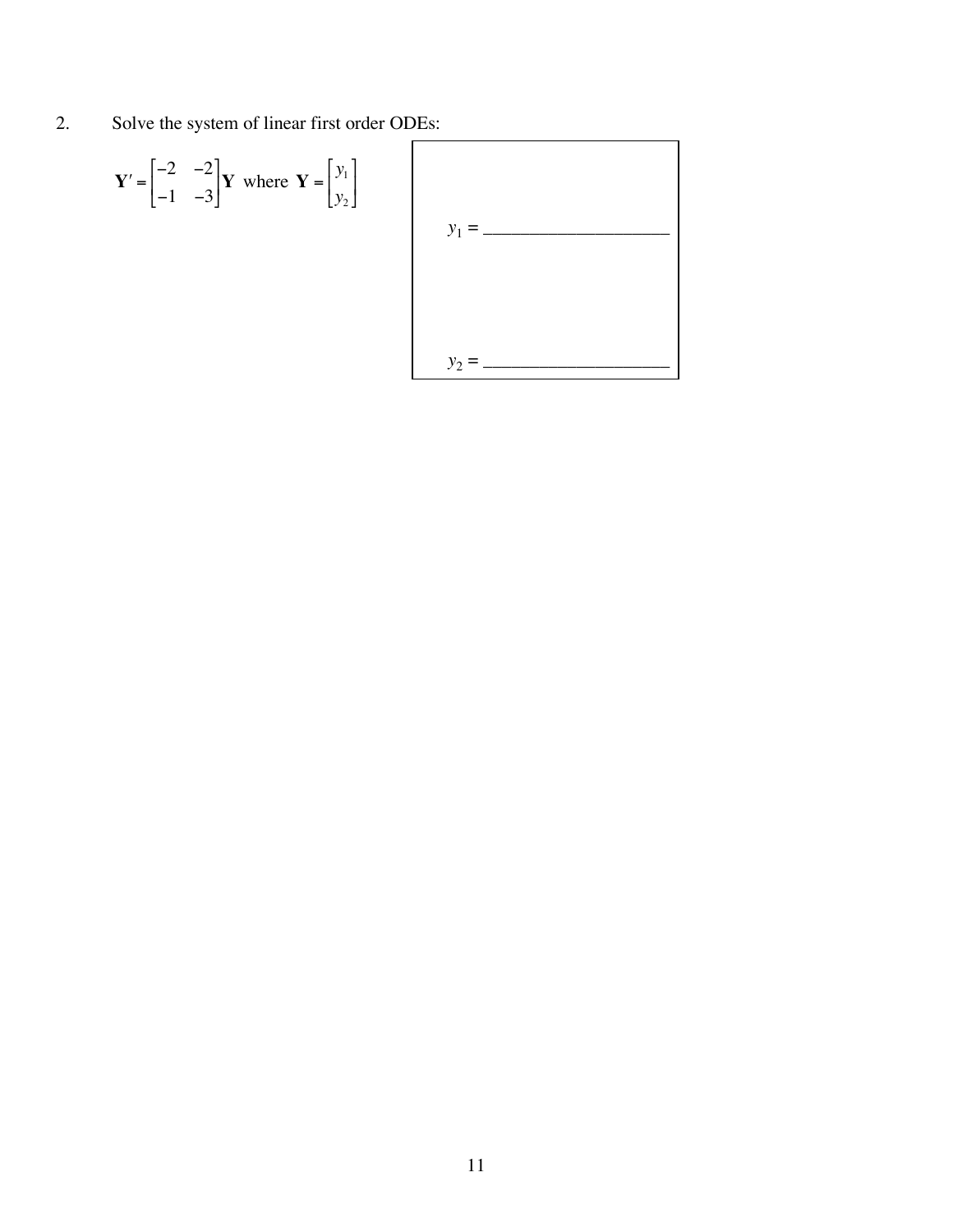3. Compute:  $\int_{C} 2ydx + 5xdy$  where *C* is the circle  $(x-1)^{2} + (y+3)^{2} = 25$  with positive orientation.